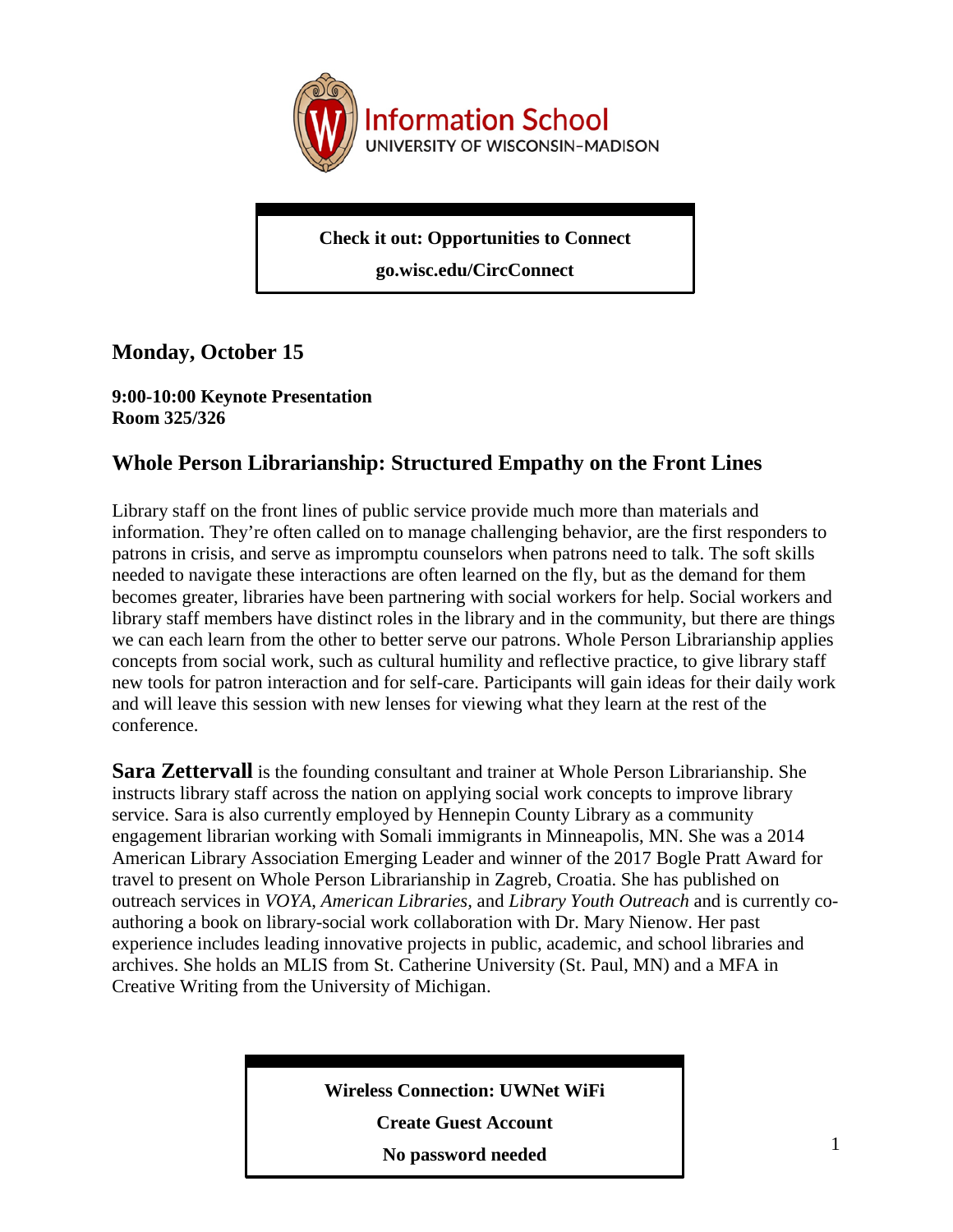

**Session One 10:15-11:15**

# **Room 309 Circulation in a Large Consortium**

PINES (Public Information Network for Electronic Services) is Georgia's "borderless library" system that allows PINES card holders free access to books and other materials in 284 library branches and affiliated service locations throughout the state. Every resident of Georgia is eligible to receive a free PINES library card, even if your local library system is not a member of the PINES network. Come hear how we handle the many aspects of circulation and the challenges that come with them. From physically transporting the items to placing the holds and getting items returned to the correct library, we have come to agreement with 53 library systems on policies and processes that help PINES run smoothly.

**Speaker: Dawn Dale** is a PINES Services Specialist for Circulation with the Georgia Public Library Service in Atlanta. PINES is a statewide library consortium with over 300 libraries. Dawn has served in public library circulation departments for almost 20 years. She has an Associate's Degree in Library Science from Georgia State University and is currently working on a Bachelor's Degree. She enjoys helping others learn and streamlining workflows for a more productive circulation department.

# **Room 325/326**

### **Changing Spaces and Places: How We Improved the User Experience in Our Library**

In 2010, an opportunity arose to repurpose a large area of the Scarborough Library at the University of Toronto which allowed for the introduction of a reading room area and a popular reading and film collection (2012), a self-service course reserves (2014), and a gaming collection (2017). In 2018, we will assess the impact of these new areas of the library. During the presentation, we will discuss statistics related to space usage and collection use and relate this data to how the new spaces and services have impacted the library staff. We will highlight opportunities we have had to introduce new library services to enhance the user experience.

**Speakers: Elizabeth O'Brien** is the Head of Strategic Initiatives at the University of Toronto Scarborough (UTSC) Library and currently team lead for the ongoing development of the Library's Makerspace. She received her MIST from the University of Toronto and her MBA from York University. **Lola Rudin** is the Coordinator of User Services and the Anthropology and Sociology Librarian at the UTSC Library. **Adriana Sgro** is the Access Services Team Lead at the (UTSC) Library. Adriana earned a BA in Music from York University, as well as a Library Technician Diploma from Seneca College in Toronto. Adriana is also involved with the UTSC Library Makerspace.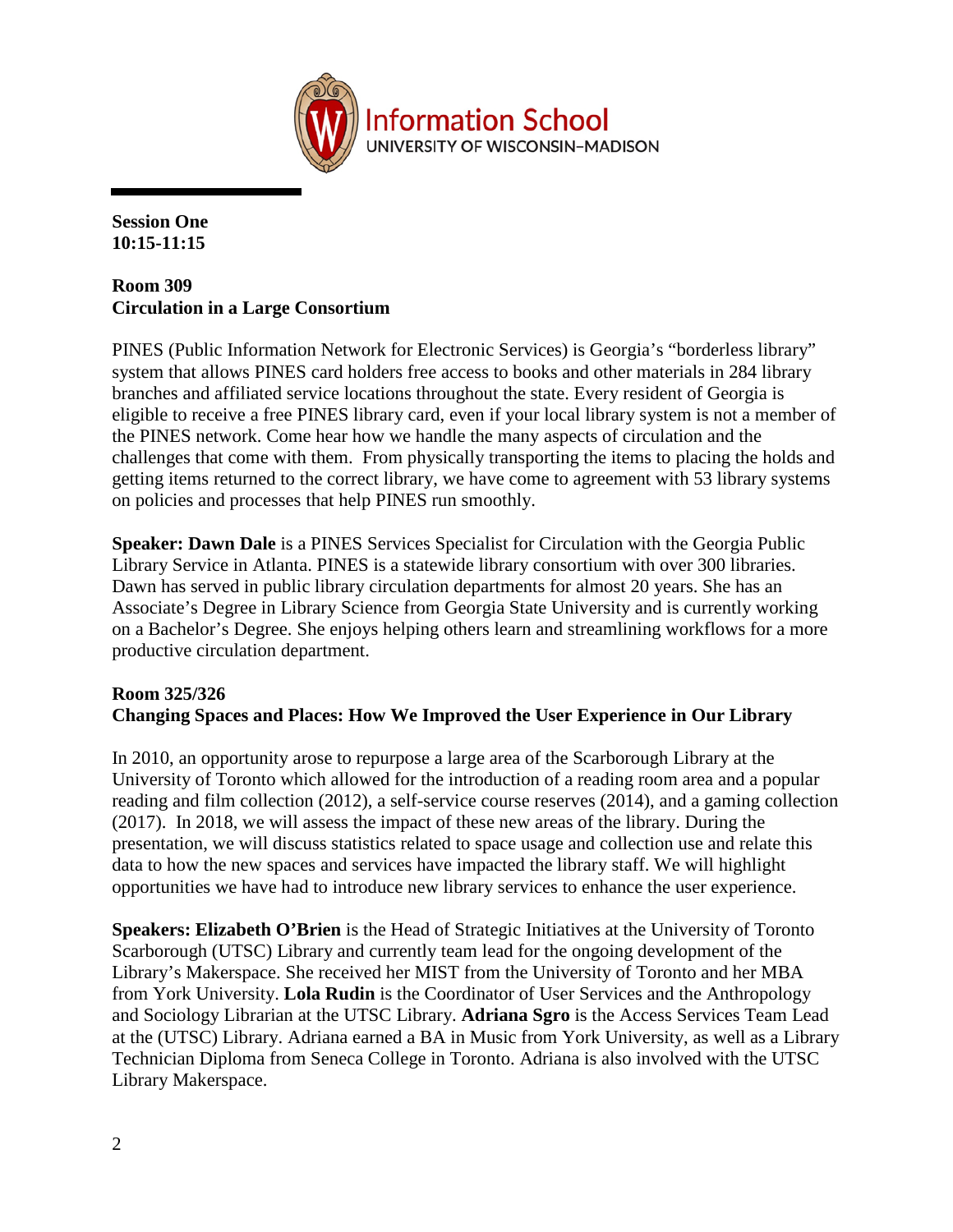

### **Room 313 Inventories in the Library**

Milwaukee Public Library has a rich collection of materials and millions of records in its database. To keep track of it all, the library has detailed, ongoing inventory projects for the storage tiers that house hundreds of thousands of items, speedy inventory systems that can give a snapshot of a high-demand area, and in depth collection maintenance inventories that have helped gather together like materials. In this session, I will cover the inventory processes and how they can be adjusted by collection and to serve different goals; the technological solutions we have employed; and methodology tailored for both Sierra (Innovative) users and other ILS formats. The solutions we use are budget-friendly, effective, and suit a variety of libraries.

**Speaker: Edwin J. Schacherer** has been the Tier and Materials Handling supervisor of the Circulation department in the Central Library located in downtown Milwaukee, WI since 2010. Edwin has created a process internally for inventorying the library's three floor warehousing and has applied this type of internal record keeping to do anything from recording program attendance to identifying theft trends.

**Session Two 11:30-12:30**

# **Room 325/326 Using Retail Customer Service Tools to Improve the Patron Experience at a Public Library Circulation Desk**

After years of retail bookstore management and customer service, I was hired as the new Customer Experience and Access Services Coordinator at the Marion (IA) Public Library. After settling in and observing, I implemented a customer service training program, introduced a paperless application process, decreased waiting time for materials, and rolled out a networkwide change in library card types to fit the needs of the community. Each of these tactics helped refocus the circulation staff on our most important stakeholder—our customer. In Marion, we set a goal of being the friendliest library in the world. We're serious. All libraries should be. This program will provide a jump start to remind staff that the customer is always the top priority.

**Speaker: Sue Gerth** is the Customer Experience and Access Services Coordinator at the Marion Public Library in Marion, Iowa. A lifelong love of books and reading has led Sue from retail management in the book industry to a new career in public librarianship.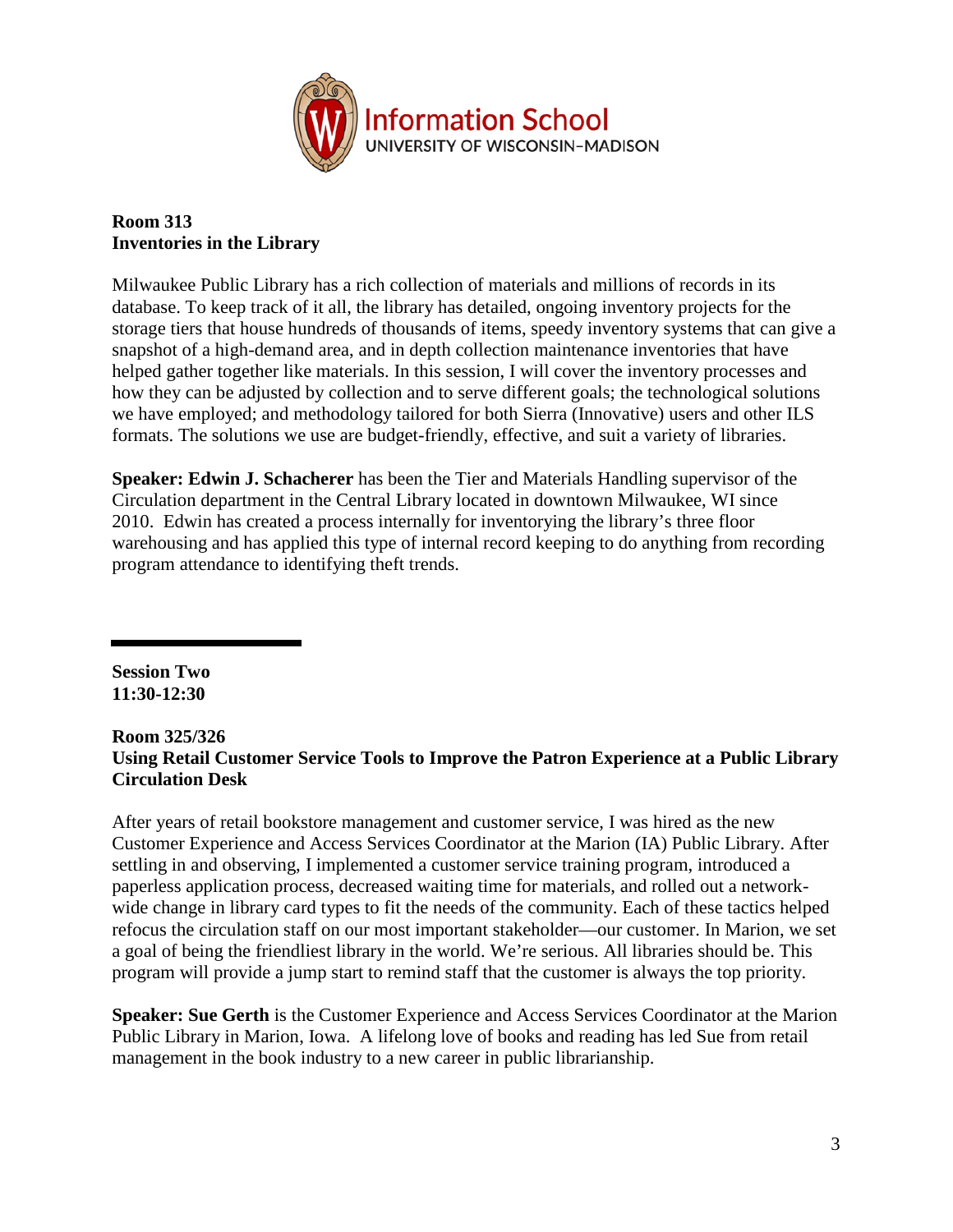

# **Room 313 Course Reserves at Bowling Green State University**

The William T. Jerome Library at Bowling Green State University offers a robust course reserve program that sees around 8,500 uses a semester. Their success is due in part because course reserves is given full access to the campus-wide textbook adoption and comparison tool. This access provides the ability to create a list of all the required readings for every class on campus. Staff use this opportunity to match the required textbooks to library holdings. However, watching a required book list is only one piece to the puzzle of a successful course reserve program. These practices can be adopted by other libraries who wish to grow reserves and help students with textbook affordability. The presentation will cover successes and pitfalls of the process, how to include student employees in the work, and how to prepare for future changes in the field.

**Speaker: Gretchen Avery** is in charge of the course reserve program in the William T. Jerome Library at Bowling Green State University in Bowling Green, Ohio. For three years, this affordable textbook option has been her passion. She holds a Bachelor of Science in Business Administration, minoring in Entrepreneurship, from BGSU and is a proud Falcon.

# **Room 309 Diversity in Hiring**

The Appleton Public Library (APL) serves a diverse community in Northeastern Wisconsin with a large Hmong and Hispanic population and a healthy influx of refugees from other nations. In the last decade, APL has made a concerted effort to build a more diverse staff to meet the needs of the entire community. Tasha Saecker is the Assistant Director at APL, managing all of the hiring processes, including working with City HR and library supervisors on each opening, every job ad, and most interviews. Join her as she speaks about how hiring processes had to be updated to get qualified talent to apply and to be contenders, how she approaches building a diverse staff, and how participating in community projects and programs has allowed APL to become a center of diversity and acceptance in the surrounding community.

**Speaker: Tasha Saecker** is the Assistant Director at the Appleton (WI) Public Library where she has worked for seven years.

**<sup>12:30-2:00</sup> Lunch at the Pyle Center 1st Floor, Lee Lounge & Alumni Lounge**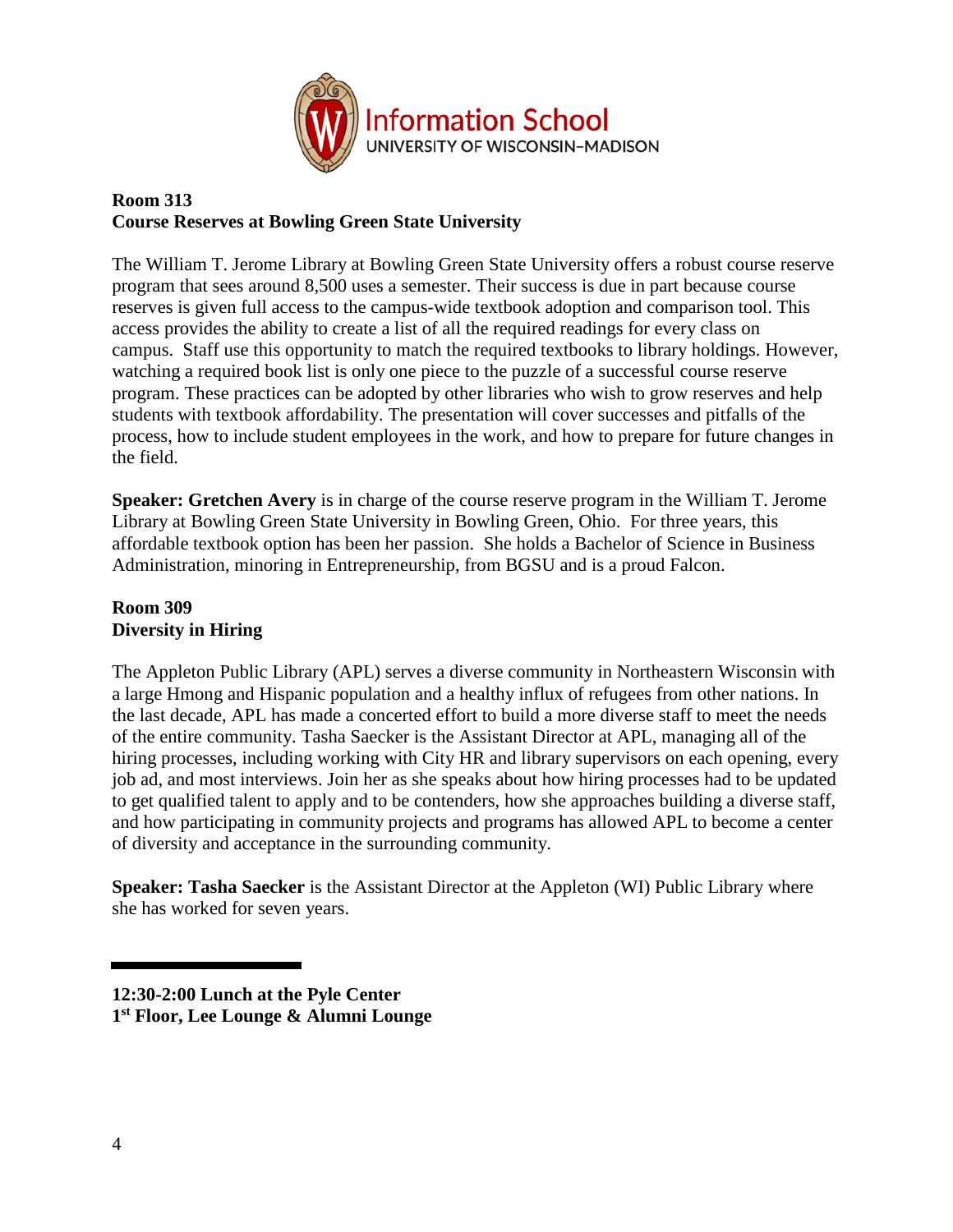

**Session Three 2:00-3:00**

### **Room 309 Supporting a Temporary Workforce with Diverse Needs and Aspirations**

In an academic library, many employees have a limited work "life-span," because of graduation for students, or a temporary job status for non-students. Knowing this, how do you supervise a non-permanent employee pool to ensure success for all? Drawing on personal experience and practices, I will discuss how to support a temporary work force as a supervisor and as a colleague. This will include zines I created that offer tips on strong resume writing and highlighting local free, accessible resources. I will touch on scheduling flexibility, as well as how we develop and maintain relationships with each employee during and after their employment. Lastly, I will discuss the importance of using a short-term employment position to make an impact on larger structural inequalities that exist in hiring and employment practices. By using temporary/student positions to make "risky" hires (i.e. hiring people from statistically underemployed groups), we can provide work experience, skills, and resources needed for longterm success in a field where people of color and individuals with disabilities are underrepresented.

**Speaker: Madde Hoberg** is the Library Annex Assistant at the off-site storage facility for the University of Iowa Libraries. She holds bachelor's degrees in English and Gender, Women's & Sexuality Studies from the University of Iowa and began the MLIS program at the iSchool at UW-Madison this fall.

# **Room 325/326 Work Smarter, Not Harder**

At the Champaign Public Library we have implemented several simple changes that save us time and effort. For example, labeling carts and sorting materials in a new way has shaved off the days it can take for books to be shelved. More importantly, how do we successfully implement changes to increase efficiency? How do we come up with ideas? We prioritize listening to all staff suggestions and realize that everyone brings a different perspective to workflow. We have create a culture where new ideas are valued and talk to colleagues in other departments to share practices. Sometimes a few more seconds of work at our desks means more efficiency for everyone.

**Speakers: Danotra Brown** and **Barbara Opal** work at the Champaign (IL) Public Library.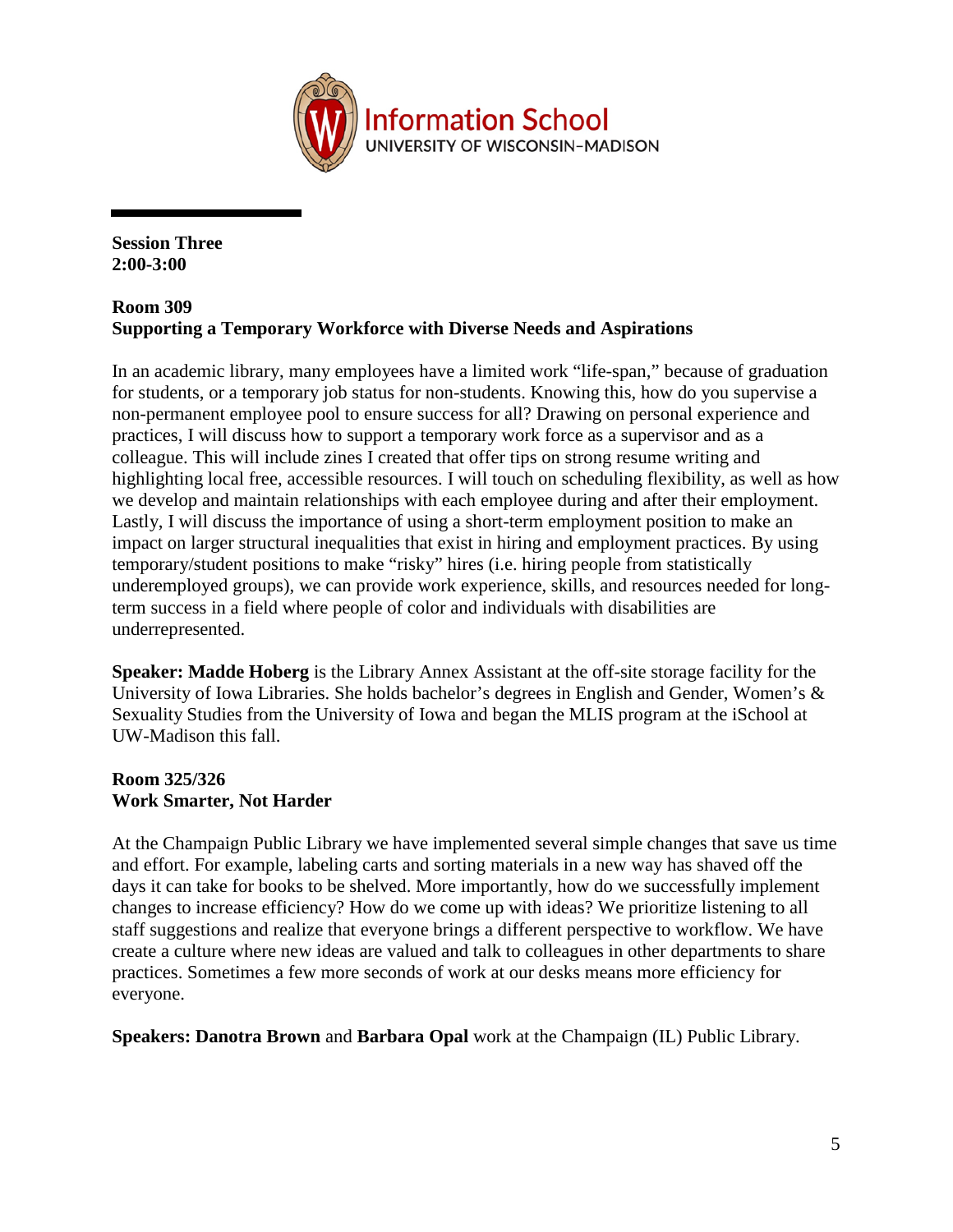

### **Room 313 It's not Personal, it's Personnel: Managing to Understand the Difference During Workplace Differences**

Human Resources? Personnel? No matter the term used, the obligation often falls upon you, the Access Services Librarian, to navigate that bureaucratic web without damaging a connection, a skill many of us learned through trial and error. What if an error occurs? This session will try to answer that question and offer personalized navigation tips to avoid management errors and their consequences. However, if you manage staff, doing right is sometimes viewed as doing wrong. Brian Gallagher has sat on both sides of the grievance table and understands that, no matter the outcome: it's not personal–it's personnel. To share that understanding, this session will explain your obligations to the process and what the rights of you and your staff are – before and after.

**Speaker: Brian T. Gallagher**, Associate Professor and Head of Access Services at the University of Rhode Island's Robert L. Carothers Library in Kingston, RI. **Karen McAninch**, Business Agent, United Service and Allied Workers of Rhode Island, representing library workers at Brown University and Providence Community Library, among others. Karen contributed to the presentation, but cannot attend the conference.

**Session Four 3:15-4:15**

#### **Room 325/326**

# **"C" the Customer: How to be Calm, Courteous, and Consistent on the Customer Service Front**

Whether or not you believe the customer is always right, you must come to terms with the fact that the customer is always the customer. Furthermore, your colleague may not be the easiest person in the world to get along with, but they are still your colleague AND your internal customers. This presentation takes a candid look at current trends and attitudes toward both internal and external customers. The presenter will highlight practical ways to deal with difficult customers and diffuse internal customer service concerns. Being calm, courteous and consistent works "nearly" every time. Accordingly, this presentation also examines how to respond when you believe you have offered your best service and the customer does not agree. Included in the presentation will be the results of a local customer service survey. We will objectively compare perception of the quality of the service offered by libraries with the perception of the quality of services received by the customers we serve.

**Speaker: Shelia Gaines** is the Head of Circulation for the University Libraries at the University of Memphis.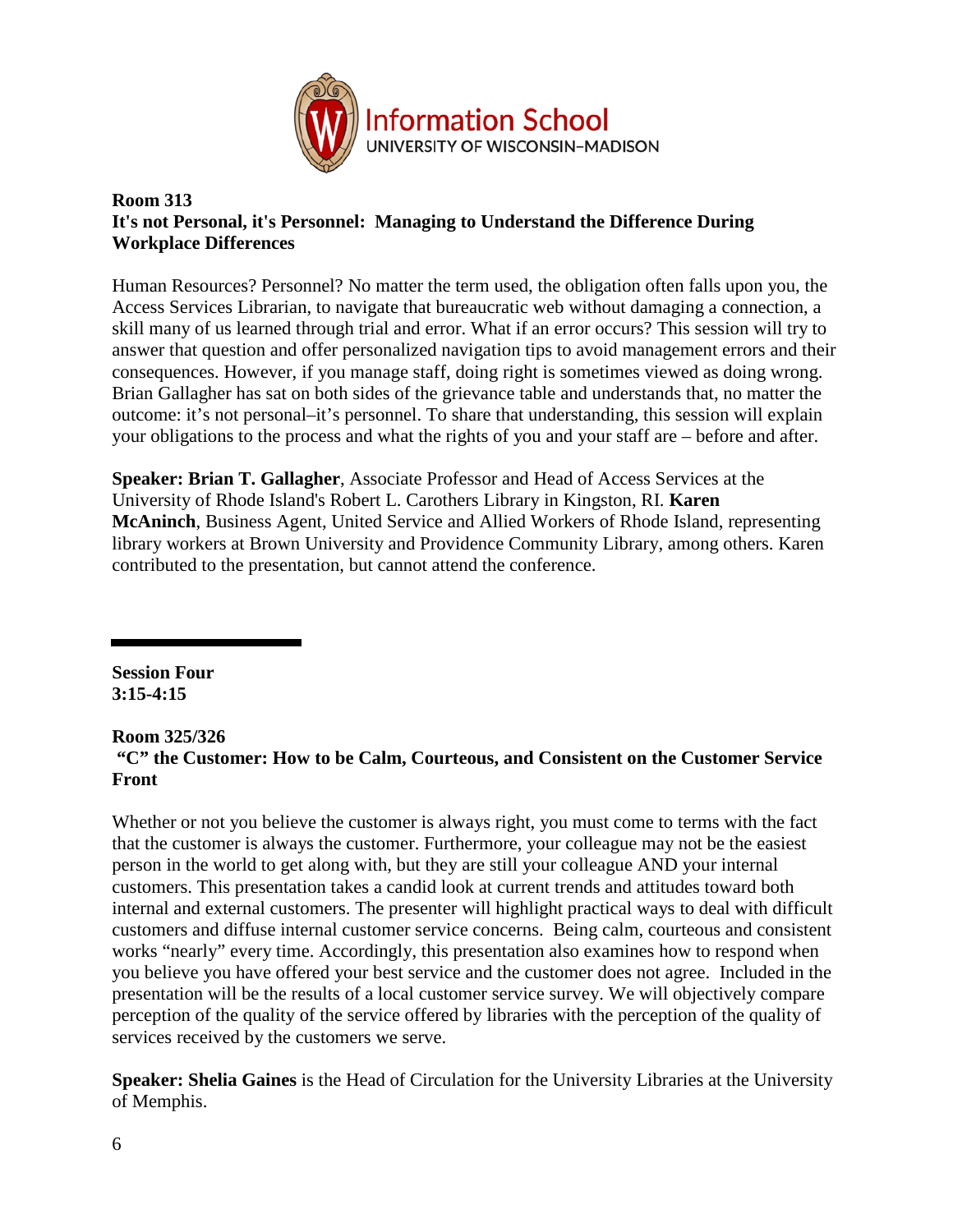

# **Room 313 Keeping Your Staff Safe: Active Shooter Training in Your Library**

No one wishes to be involved in such a heinous situation as an active shooter attack. While preparing for such a violent event will be deeply disturbing for some, the very act of talking and preparing can desensitize and train employees to respond in appropriate ways in the case of any emergency. Come and hear how one library is using dialog and experiential activities to empower and prepare their staff.

**Speakers: Michelle Dennis** is Head of Circulation and **Jill Osmond-Groell** is a Reference Librarian at Hedberg Public Library in Janesville, WI.

**Session Five 4:30-5:30**

**Room 313 Academic Lightning Round** Short presentations on issues in academic libraries

# **Training Students in Safety**

The Circulation Desk is the first point of contact for Library services at Touro University California Library and staff are also the first responders to any emergencies that take place there. While librarian staff receive extensive safety training, first upon hire and yearly during "safety week," the 30 student assistants we rely on receive little safety training. With requests for the Library to increase its service hours, the library is relying more and more on student assistants to operate the Library alone in the evenings and on weekends. This has become a safety concern for the librarians as well as the campus community. To remedy this situation, the Library teamed up with the campus's Safety & Environmental Health Manager to train student assistants in safety and evacuation procedures. The goal of the training program is to improve students' confidence and ability to respond to an emergency in the Library. The session will discuss the topics covered in safety training, as well as student reception to the training program. **Speaker: Amy Castro** is Assistant Professor and Access Services & Instruction Librarian at Touro University California. In her role as the Access Services Librarian, she hires, trains, and supervises a team of about 30 student assistants in the campus library. She is also the subject specialist for the College of Pharmacy, School of Nursing, and Graduate School of Education programs. Amy holds an MLIS from University of Wisconsin – Madison.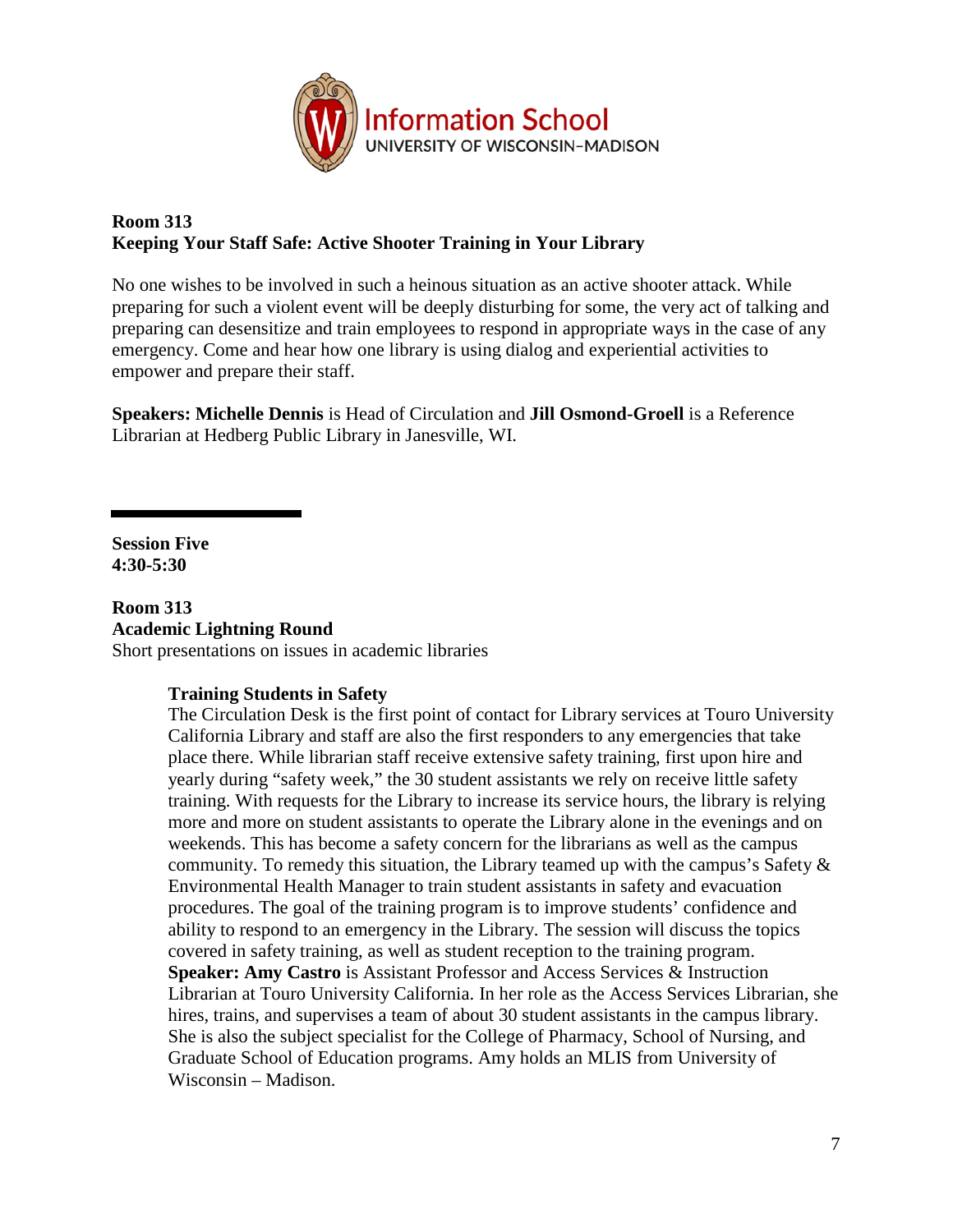

### **Using Teamup for Scheduling**

Proper leadership in a circulation department begins with effective and meaningful communication. Often times, the most important piece of information communicated in a library stems from the daily scheduling of events within a department. The Lending Services department at William Paterson University's Cheng Library piloted a new method of tracking and scheduling to meet the current needs of the staff. The department shifted from a paper-based monthly calendar to a free web-based online platform called Teamup. The new calendar takes into account varying shifts, changes such as modified library hours, staff vacation and sick days, tracking front desk coverage, meetings and more. The user-friendly calendar offers searchable and color-coded layered calendars, provides multiple views by day, week, and month and is embeddable as a stable URL. Other advantages include having a historical record, visually identifying gaps in coverage and above all, being able to easily communicate events within departments and buildings in one simple calendar.

**Speaker: Sarah Hughes** is an Access Services Librarian at William Paterson University in Wayne, New Jersey. She works within the Lending Services department and oversees the circulation desk, course reserves, stack maintenance and patron related services. She holds a Bachelor's degree in Anthropology and minor in Cinema Studies from Rutgers University and a Master's of Library and Information Science from Pratt Institute.

# **Room 325/326 Mindfulness in the Library: Bring the "Shhhhhh!" to Your Mind and Patrons Will Follow**

Librarians are notoriously stereotyped as people who tell patrons to "Shhhhh! Be quiet!" But in dealing with the public, patrons, boards, and staff, sometimes it becomes difficult to find the quiet, even in the library. Public demands, the constant juggling of roles, and multi-tasking can make for noisy head-space for library staff. Lisa Leuck will share about how mindfulness practice has helped her in her personal and professional life to create the kind of welcoming, community library that is also known for its productivity and was named a 5-star library in Library Journal.

**Speaker: Lisa Leuck** is a graduate of Iowa State University, a former high school teacher, tutor, and director of education for Sylvan Learning Centers. She has been library director in Elgin for almost 13 years.

# **Room 309 Saint Paul Public Library + Saint Paul Public Schools: Library Cards for All**

In April 2015, President Obama announced the ConnectED Library Challenge, calling upon library directors to work with their mayors, school leaders, and school librarians to create or strengthen partnerships so that every child enrolled in school can receive a library card. Library Go is Saint Paul's unique initiative to achieve the goals set forth by the ConnectED Challenge. In October 2016, we launched a pilot with just one of the St. Paul Public High School teams and, in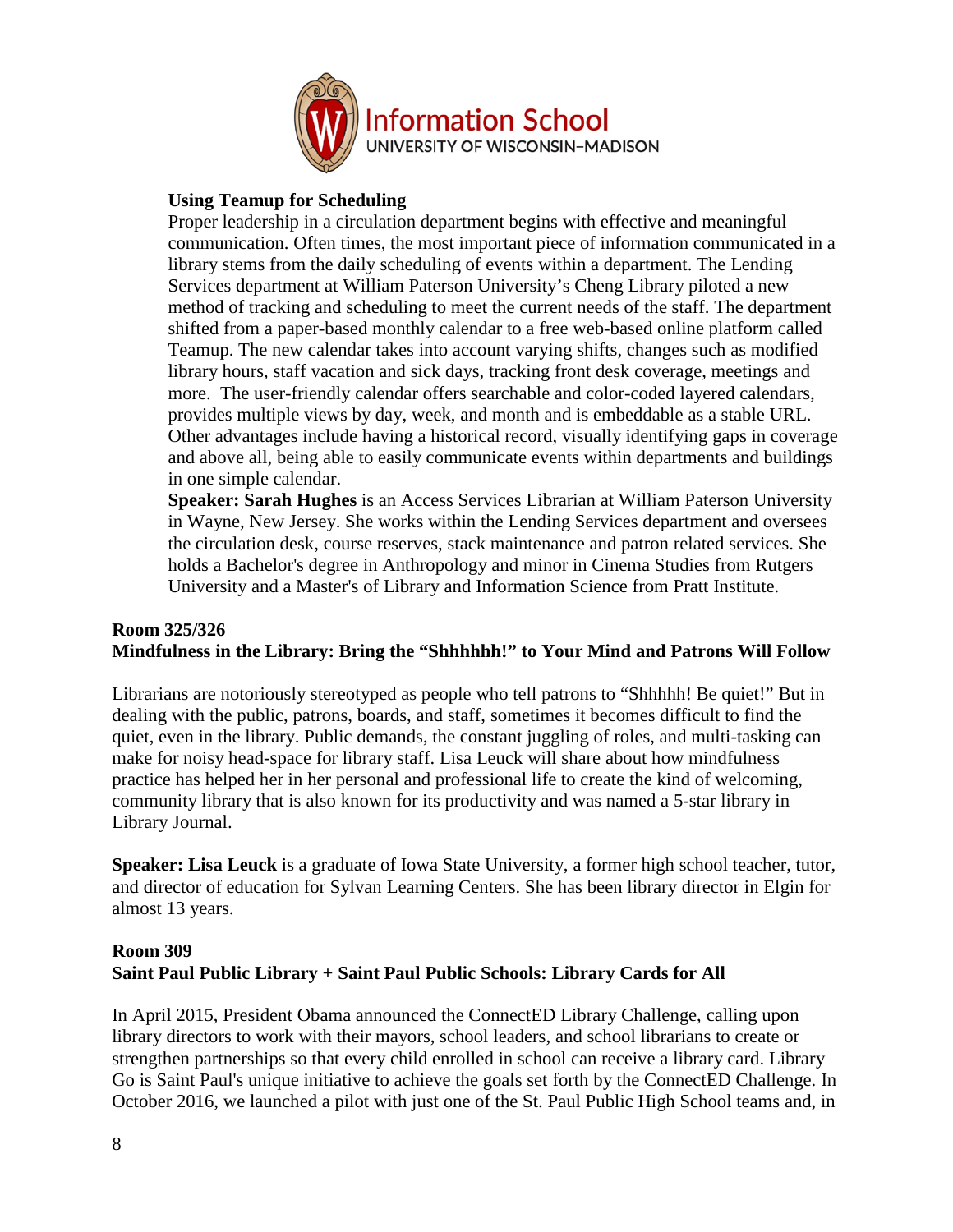

November of the same year, we launched the program to all middle and high school students at the St. Paul Public Schools. By January 2017, all St. Paul Public School students (38,000+) and their families had seamless, virtual access to the Saint Paul Public Library's digital resources, and could also checkout up to five physical items. The creation of virtual cards is automated, greatly reducing staff time and ultimately making this project more sustainable.

**Speakers: Cindy LaCount**, Circulation Coordinator, has worked for the Saint Paul Public Library for 30 years. She started as a part-time Library Aide shelving books, moved up to a fulltime Clerk II working the circulation desk, went on to work in Administration doing payroll for a number of years, and finally, for the last 16 years, has worked as the Circulation Coordinator for the system which includes the Central Library, 12 Branches, and a Book Mobile. **Sarah Bozeman**, Library Customer Service Assistant II, has worked for the Saint Paul Public Library for 18 years. She started as a part-time Library Clerk I shelving books and then became a fulltime Clerk II working the circulation desk. She is the Chair of the Circulation Committee and works on system wide projects.

### **Small Group Dinners**

6:30 p.m.

Sign up here: [https://go.wisc.edu/71h9l5](http://r20.rs6.net/tn.jsp?t=6jvvtn6ab.0.0.sgnn6aeab.0&id=preview&r=3&p=https%3A%2F%2Fgo.wisc.edu%2F71h9l5)

Meet a group of 4-6 at a restaurant within walking distance of the conference center and hotels. Register to start/join a group; individuals are responsible for costs.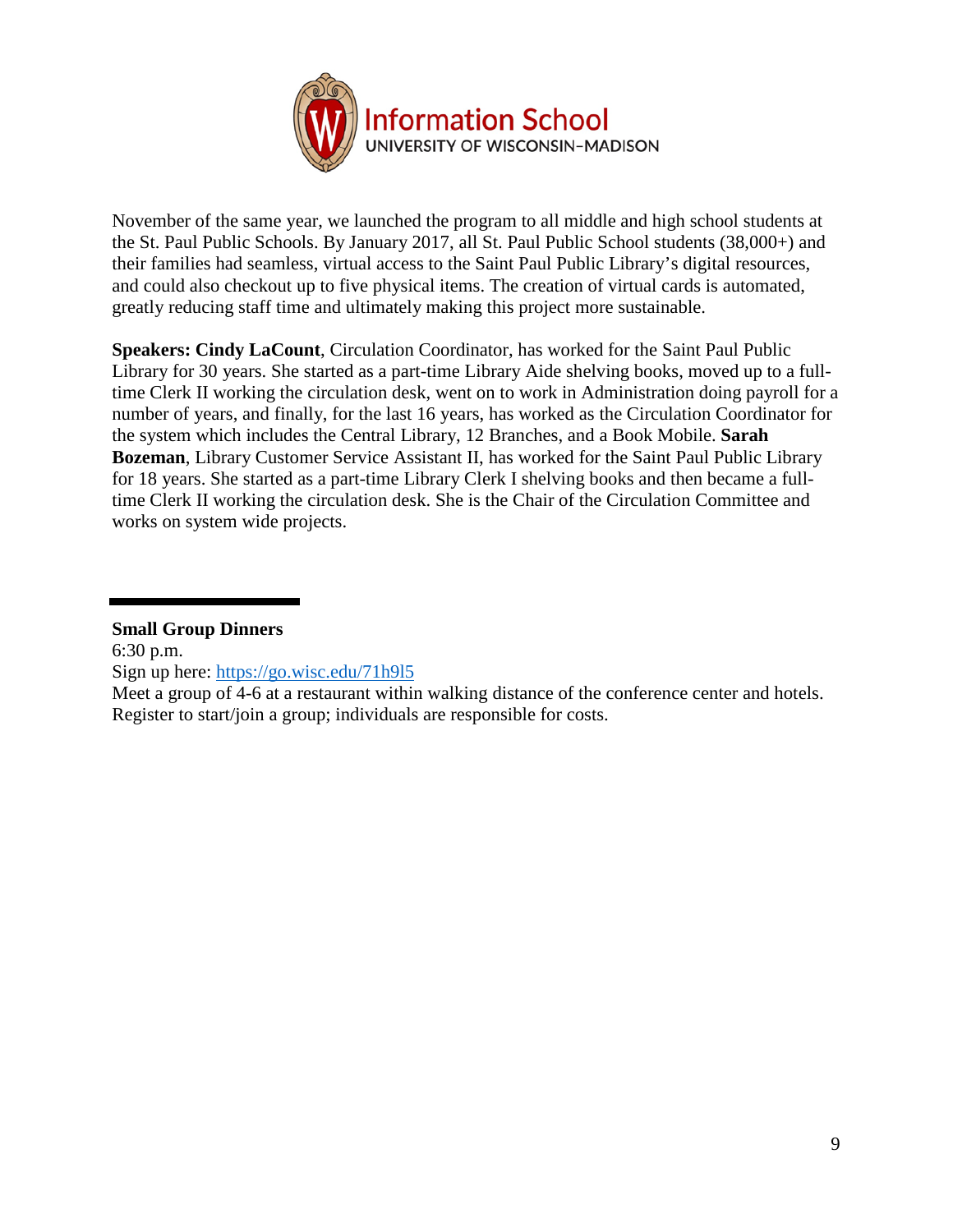

# **Tuesday, October 16**

# **6:30 a.m. Early Morning Exercise**

Meet in your hotel lobby for a run or walk in downtown Madison or the UW campus. Sign up here: [https://go.wisc.edu/qrt93r](http://r20.rs6.net/tn.jsp?t=6jvvtn6ab.0.0.sgnn6aeab.0&id=preview&r=3&p=https%3A%2F%2Fgo.wisc.edu%2Fqrt93r)

**Session Six 9:00-10:00**

#### **Room 313 Re-visioning Staffing Models: Creating a One Desk Staffing Model in an Academic Unionized Setting**

At Thompson Rivers University, changing our service desk staff model to better serve our students and faculty has greatly improved user experience. All staff can now provide research support and account services. We no longer send students to various areas to get full service which had resulted in longer service times. Our one-desk model allows one-step service. Technicians now provide research help and account support. The new schedule also reduced use of auxiliary staff for illness and vacation coverage. The change in staffing resulted in a change of institutional culture, scheduling, and position description that were stressful to all concerned. The presentation will speak to the scheduling, one desk model, and functional area work changes that were devised.

**Speaker: Katherine Watmough** is a Librarian at Thompson Rivers University in British Columbia, Canada.

# **Room 309 Using LibCal at the University of Minnesota Libraries**

In 2016, the University of Minnesota Libraries wanted to develop an online room reservation system to meet the needs of our users while also balancing the needs of the twelve libraries in our system. In this presentation, we will walk through the approach we took to conduct an institutional review of peer institutions' online systems and software/hardware, to inventory our own needs, and to develop best practices and policies while piloting LibCal at select libraries. Throughout this process, assessment was essential to supporting the expansion of the service. We will discuss ways in which we used and continue to incorporate mixed-methods approaches and data analysis to inform our institution's evolving space management. Attendees will leave the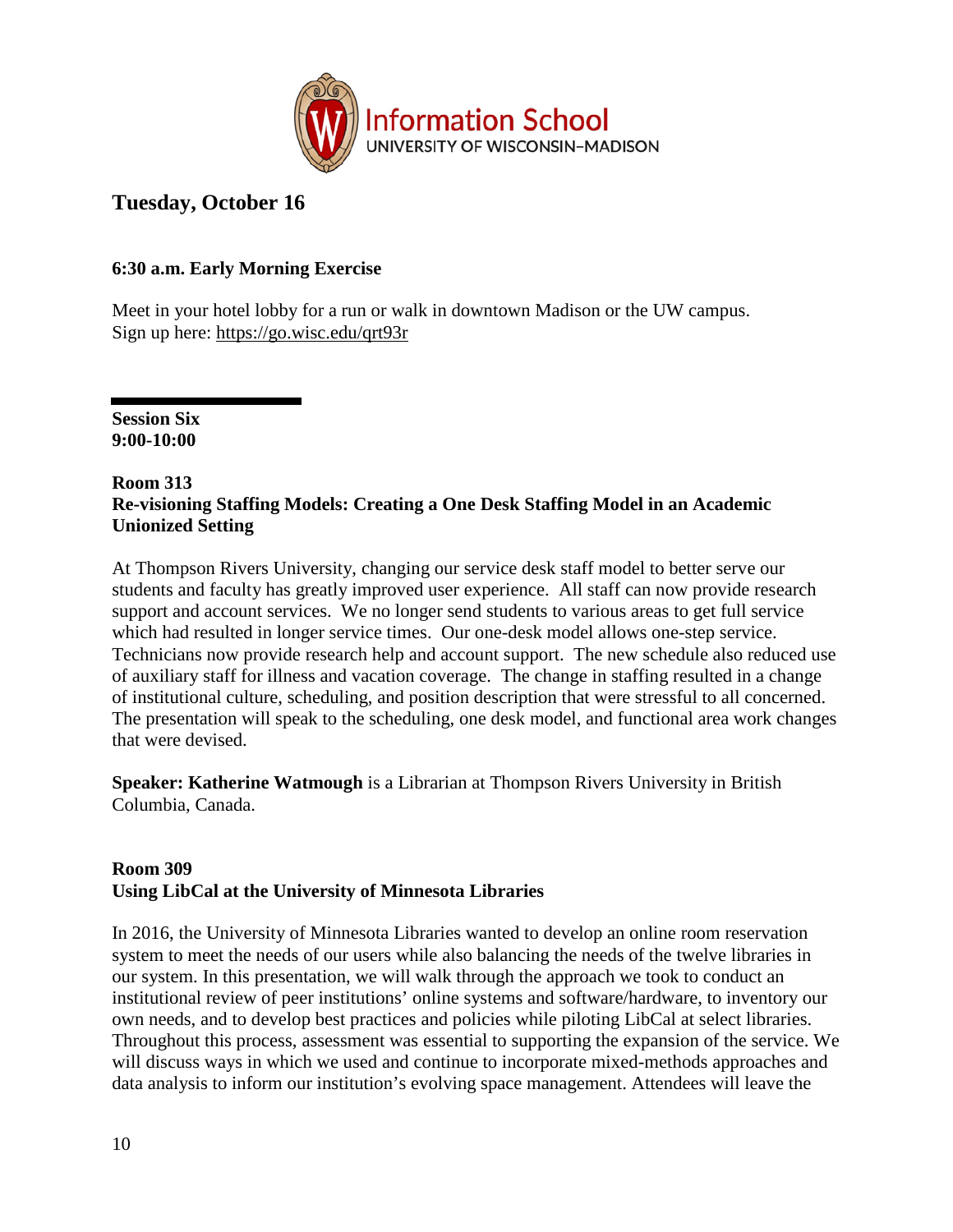

session with practical ideas for process and project management in developing a sustainable service.

**Speakers: Kirsten Clark** is the Director for Access and Information Services at the University of Minnesota Libraries. She previously worked as Regional Depository Librarian at the University as well as other government information positions in Minnesota, New Mexico, and Colorado. **Emily Reimer** is the Manager for Access and Information Services at the Bio-Medical Library at the University of Minnesota Libraries. She has been with the University Libraries since 1997 when she accepted her first position as a student library assistant.

### **Room 325/326 Technology Campaign: Training Front Line Staff to Use, Promote and Troubleshoot Online Services and In-House Technologies**

The Grimes (IA) Public Library has a number of online resources and in house technologies that were rarely used. A patron would come in asking for help, but only some staff had the knowledge base to help. As department head, it is my job to train staff and ensure great customer service, which was greatly lacking with technology. In January 2017, I launched a technology campaign that focused on training front line staff to become experts with all online resources and in house technologies. By setting the expectation that anyone on staff be able to answer these questions, I was able to make our public service more consistent across day, evening and weekend shifts. In this workshop I discuss how I chose my areas of focus, set objectives, measured staff success, and used different strategies for training.

**Speaker: Jill Fisher** has been the Head of Circulation at the Grimes (IA) Public Library for over three years. In addition to overseeing the circulation department, Jill is in charge of adult services, IT, and much of the library's marketing. She speaks Spanish and enjoys traveling to foreign lands.

**Session Seven 10:30-11:30**

#### **Room 309 Public Library Lightning Round** 15 minute mini-presentations on issues in public libraries

#### **What is CollectionHQ?**  Interoperable with any Integrated Library System (ILS) and sold on an annual subscription basis, collectionHQ consists of a suite of highly-integrated modules,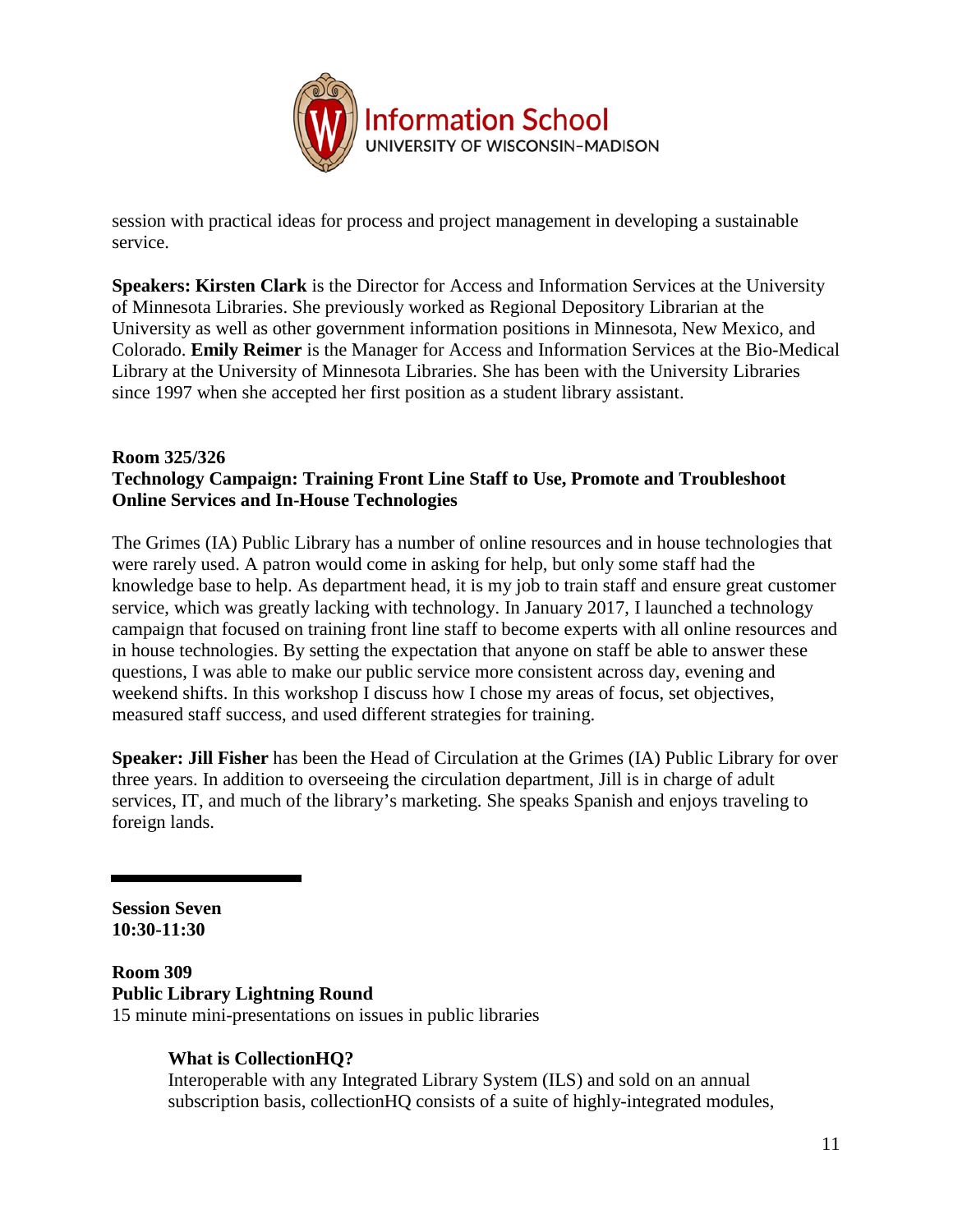

providing a full set of powerful tools that support the collection management and development process in public libraries. This presentation will offer a brief overview of how The Indianapolis Public Library utilizes collectionHQ for tracking measurable outcomes and the circulation of library materials on display.

**Speaker: Montoya Barker** is a Public Services Librarian at The Indianapolis Public Library, with special interests in travel and popular culture. Her favorite books (so far) are *The Martian* by Andy Weir and *I Am Legend* by Richard Matheson.

#### **Borrow By Mail**

In April 2017, the Algonquin Area Public Library District instituted a Borrow By Mail pilot program. The program offers free shipping for Algonquin Area Public Library cardholders on any item (or items) in our collection. Feedback from a user survey helped us further refine the program, reducing shipping and handling costs and helping us understand the "who and why" of those who were taking advantage of the program. **Speaker: Gary Christopherson** is the Access Services Administrator for the Algonquin (IL) Public Library.

#### **Instagram 101**

Getting on Instagram might seem daunting but it can be a new way of engaging with customers, showing them your library space, and highlighting an event or program. This session will walk you through the steps of creating an account and go on to provide tips to make sure it is successful. Examples from the Champaign Public Library will be included. The possibilities are endless with Instagram and it's a fun way to engage with patrons.

**Speaker: Ruairi McEnroe** is celebrating his 10<sup>th</sup> year in the Access Services Department at the Champaign Public Library. He fulfills a variety of roles in the department from community outreach to maintenance of the automated materials handling system to customer service and customer satisfaction. Ruairi has been working with the social media team for the last two years with a particular focus on Instagram. Outside of the library, he visits his native Ireland regularly and makes a point to see other library systems in his world travels.

# **Room 313 You Already Know How To Do That – Best Practices in Customer Service**

Sometimes coming to a conference is about affirming and validating what we know and what we do. Whatever you call them, you take good care of your patrons/clients/customers/users… Share your successes and hear about others. Reveal your favorite flub. Bounce around a new idea. Ask your colleagues how else it might work. Let's talk and identify the Best Practices in Library Customer Service.

**Speaker: Michelle Dennis** is Head of Circulation at Hedberg Public Library in Janesville, WI.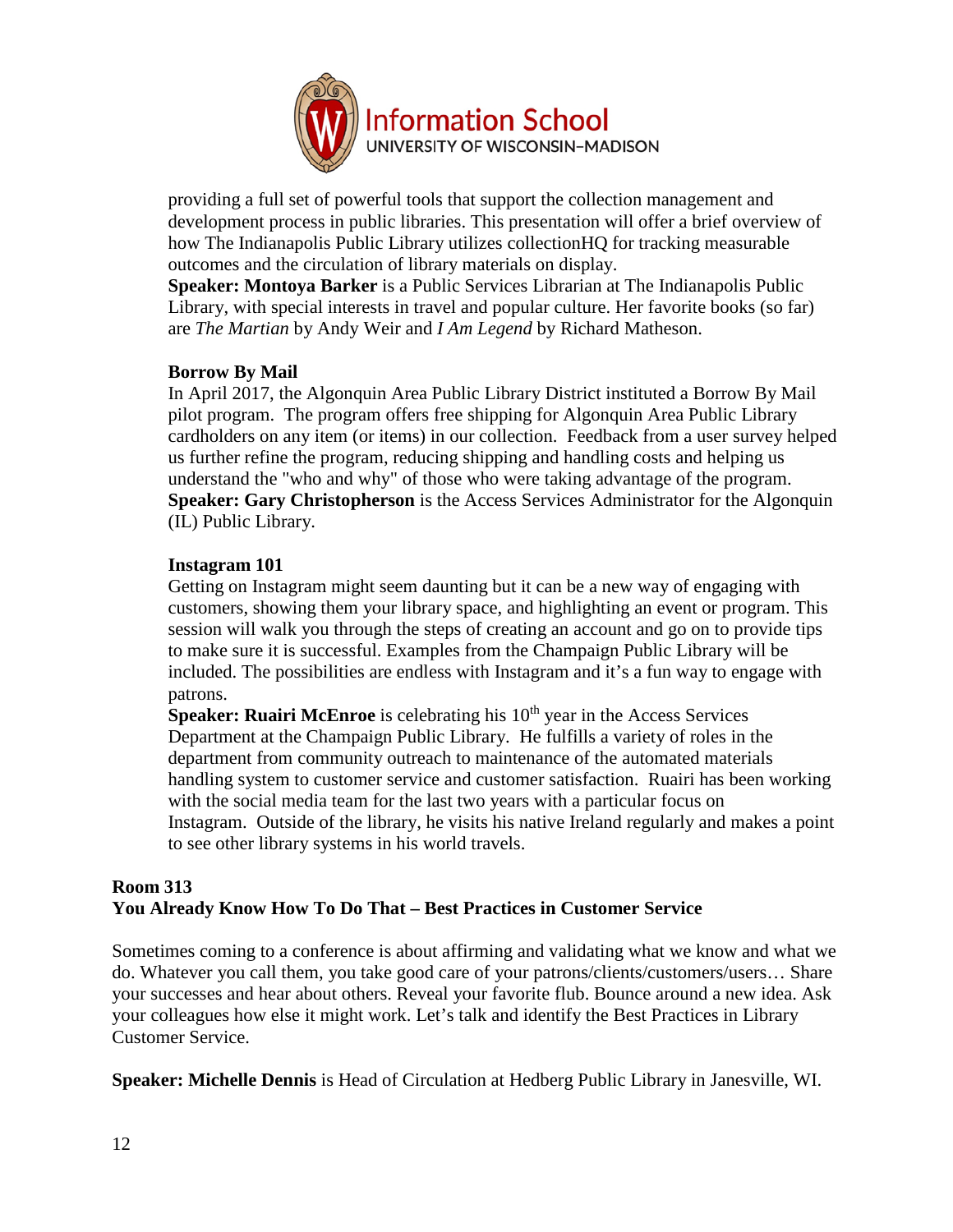

### **Room 325/326 Beyond the "Orientation Checklist" – Documented Training for Improved Results**

Few things are as important as providing employees with the training they need. Untrained and undertrained employees are often less efficient and engaged; they can cost your organization time when routine errors require correction, and worse, they can cost your library customers. It is critical that supervisors engage in performance management to build employee confidence from day one. However, many libraries merely have an "Orientation Checklist." To address the shortcomings of orientation checklists, our library developed Standard Evaluation Guidelines and Daily Observation Reports (DORs). Increased standardization and documentation not only provides the new employee with clear, concrete feedback, but also provides managers with more robust data regarding employee progress. This session will introduce the DOR system and demonstrate how it can be customized to meet a variety of training needs.

**Speaker: Carina Mulcrone** has spent her entire library career as a Circulation Manager. She has been serving in this capacity at the Bettendorf (IA) Public Library since 2015. She thinks libraries are #1!

### **11:30-1:00 Lunch on your own**

Grab lunch on State Street or at the food carts on Library Mall, across Langdon Street from the Pyle Center. Please note: no outside food is allowed inside the Pyle Center.

#### **12:00-12:45 Docent-led Tour of the Chazen Museum of Art**

750 University Ave Sign up here: [https://go.wisc.edu/f157vz](http://r20.rs6.net/tn.jsp?t=6jvvtn6ab.0.0.sgnn6aeab.0&id=preview&r=3&p=https%3A%2F%2Fgo.wisc.edu%2Ff157vz) Take a tour of the UW's art museum, 1/3 of a mile from the conference center. *Registration is required*; space is limited; no cost. Meet in the lobby of the Chazen at noon.

**Session Eight 1:00-2:00**

# **Room 313 From SirsiDynix to Alma at Ball State University**

After 20 years of using SirsiDynix, Ball State University Libraries transitioned to Alma. Alma (a product of Ex Libris) is a unified library services platform that provides a single cloud-based interface to support almost every functional unit at an academic library, including acquisitions, e-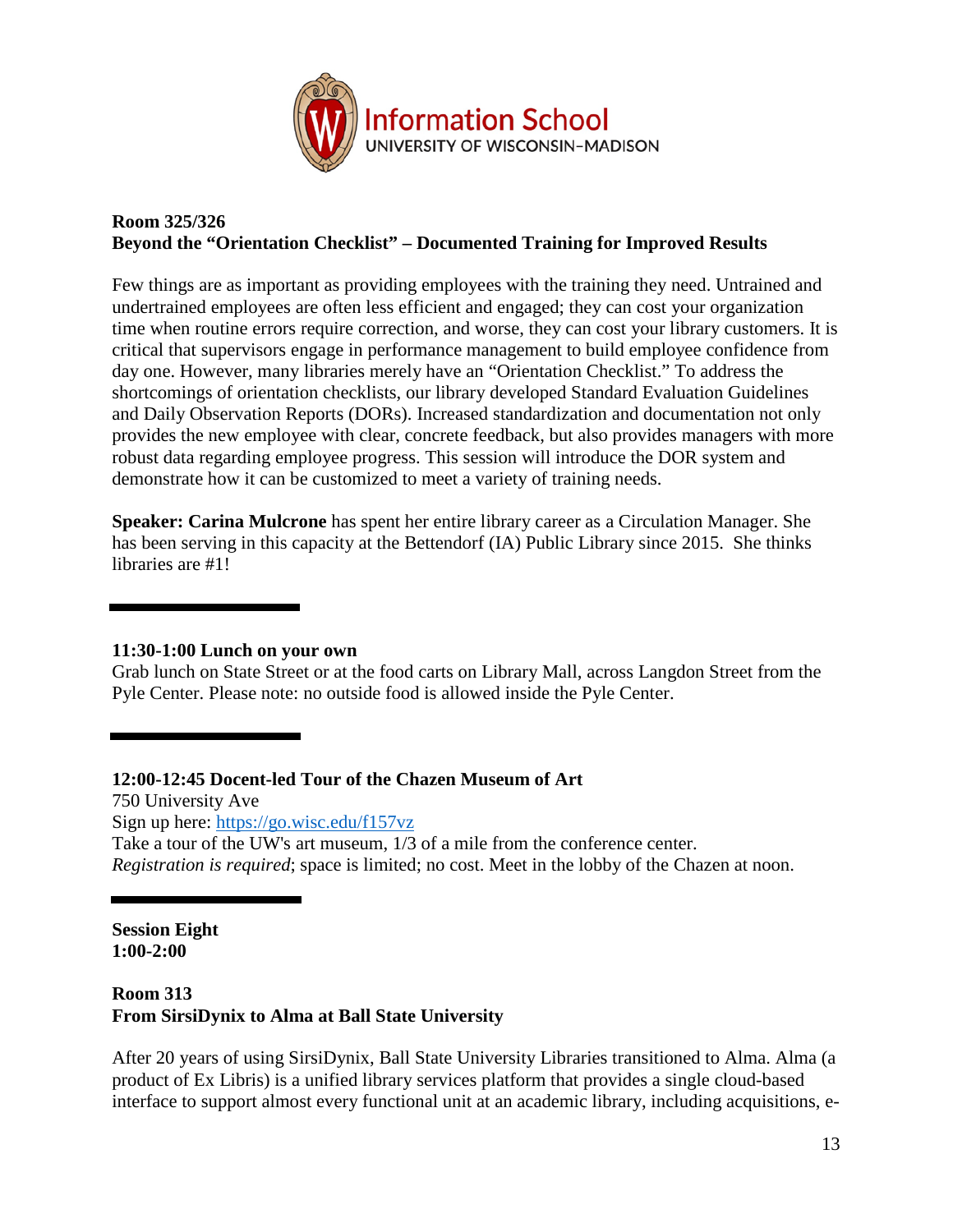

resource management, cataloging, fulfillment, and discovery. Employing approximately 110 fulltime staff, Ball State University Libraries approached the transition in a methodical manner with support from Ex Libris. From pre-implementation, to implementation, to cutover, the project proved to be an example of the benefits of work flow documentation, long-range planning, extensive communication, and keeping an open mind to new ways of thinking about and doing work in an academic library. The speakers will share their experiences on the working group of this transition to Alma. and offer advice on staff training for using fulfillment features of a new platform. Expect to hear about successes *and* non-successes.

**Speakers: Laura MacLeod Mulligan** is the Head of Access Services at Ball State University Libraries. She came to Ball State in 2010 as an Information Services Librarian and in August 2017 transitioned to her current role. Laura received her M.L.S. from Indiana University-Bloomington. **Lisa Jarrell** is the Head of Educational Technology and Resources Collection at Ball State University Libraries. She came to Ball State in 2001 as an Information Services Librarian, and worked for many years as the coordinator of the library instruction program. Lisa received her Master's in History and her M.L.S. from Kent State University

# **Room 325/356 Enhancing the Patron Experience**

Join us for a discussion about some of the ways the Hancock County Public Library improved the way we serve our patrons over the last two years. Topics covered include moving to a one service desk model, rethinking/redesigning our adult services area to accommodate the changing needs of our community, and transitioning to a new holds management system. The benefits of this new holds system include:

- 100% web-based (with option for mobile app)
- It's paperless (no more hold slips or wrappers)
- Complete patron privacy
- Immediate notification of hold availability via phone call, email, or text
- Eliminates the need to sort through all holds to pull expired holds
- Ability to easily pull holds multiple times a day without having to "run a report"
- More efficient use of staff time

If you are considering making drastic changes to your service model or just looking for some new ideas to give your already great customer service a boost, then this is the workshop for you!

**Speaker: Cody Flood** began volunteering at the Hancock County Public Library at the age of 14 and they continue to put up with him. He currently manages the largest department as the Access Services Manager.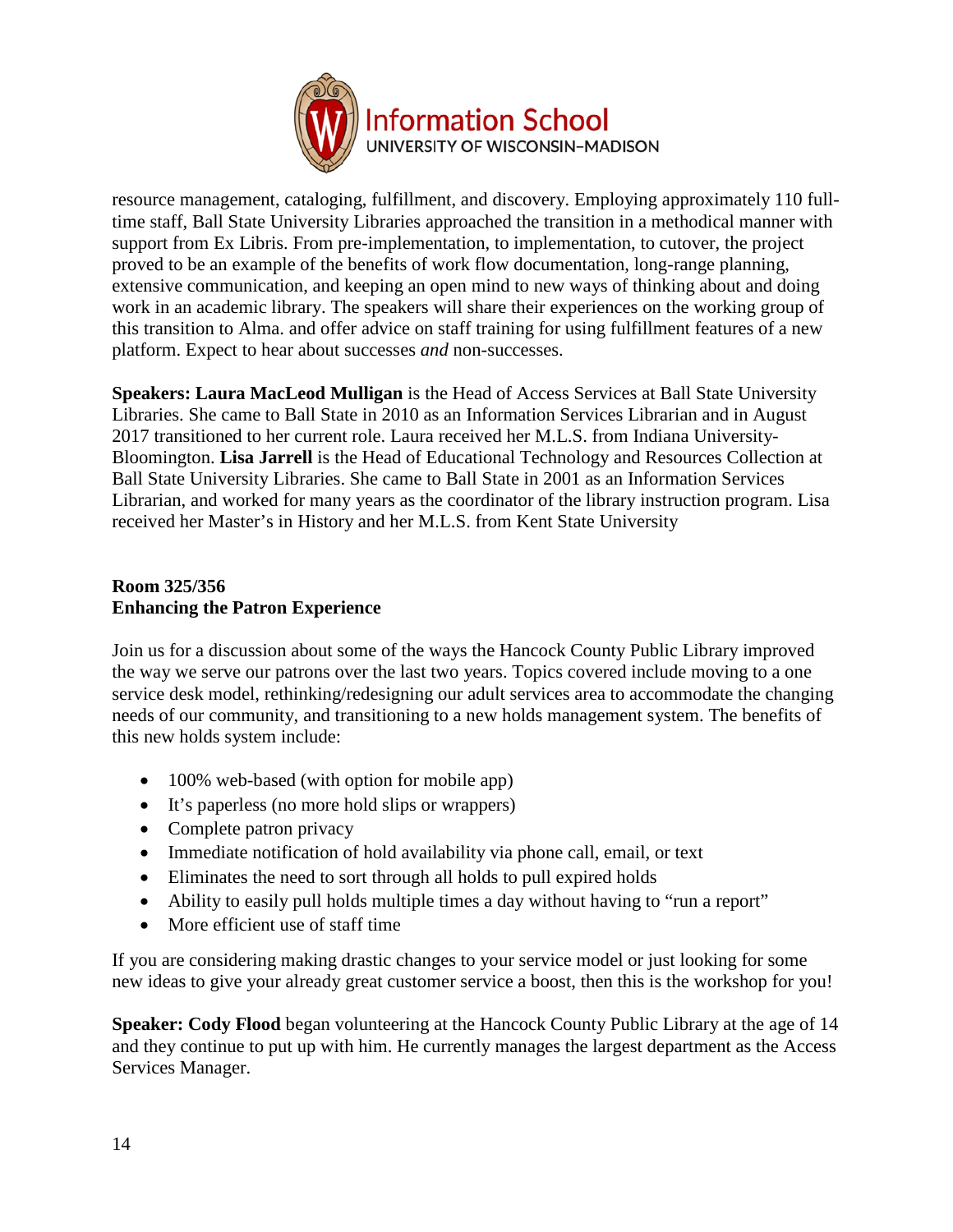

**Session Nine 2:15-3:15**

### **Room 313 Improve Staff Morale, Productivity, and Teamwork**

Join Janine Slayton, Head of Circulation Services and Samantha Chiappone, Assistant Head for Operations Coordination of Fiction/AV/Teen, both of the Mount Prospect Public Library, as they share some of the simple and creative programs and habits they've implemented in their department to improve staff morale, productivity, and teamwork. Their morale boosters range from small bonuses to yearlong programs, but they have ALL enhanced communication and created a unity in their department that they are excited to share with the library world!

**Speakers**: **Janine Slayton** is the Head of Circulation Services at the Mount Prospect Public Library. She has worked in libraries for about 9 years, though her love of libraries dates much farther back, to the days when she devoured *Babysitter's Club* and *Goosebumps* books faster than they could be written. When she's not working, she can usually still be found devouring books and TV shows, and (in the few moments she relents to the requirement for physical activity), spending time with her dog, Cassie. **Samantha Chiappone** is the Assistant Head for Operations Coordination of the Fiction/AV/Teen Department at the Mount Prospect Public Library. Library work is all she has ever done and all she really knows, except for some super cool facts about Abraham Lincoln and Henry VIII. If you would like to capture her full attention, give her a piece of chocolate and ask her about Nicholas, the most adorable child in the entire world.

### **Room 325/326**

# **The Circulation Manager's Tool Kit: 5 Free, Easy Projects You Can Use to Increase Front-line Employee Confidence and Engagement**

Over the last two years, Northwestern University Library's Main Circulation Desk has implemented a number of free and simple, yet effective projects that have positively contributed to improved student employee performance and engagement. Projects include: reflections on customer service, a crowd-sourced knowledge base, a 360-survey, exit interviews, and an online employee directory. The goal was improvement in employee confidence and engagement both when students work autonomously and when they work with supervisory staff.

**Speaker: Tom McMahon** is an Evening / Weekend Supervisor at Northwestern University Library's Main Circulation Desk where he oversees a staff of approximately 20 student employees. He earned a BA in Latin from University of Illinois, Urbana-Champaign and completed his MLIS at Dominican University in 2010. He has worked for Northwestern University Libraries since 2009, and has over 7 years of experience in the hiring, training and management of student workers.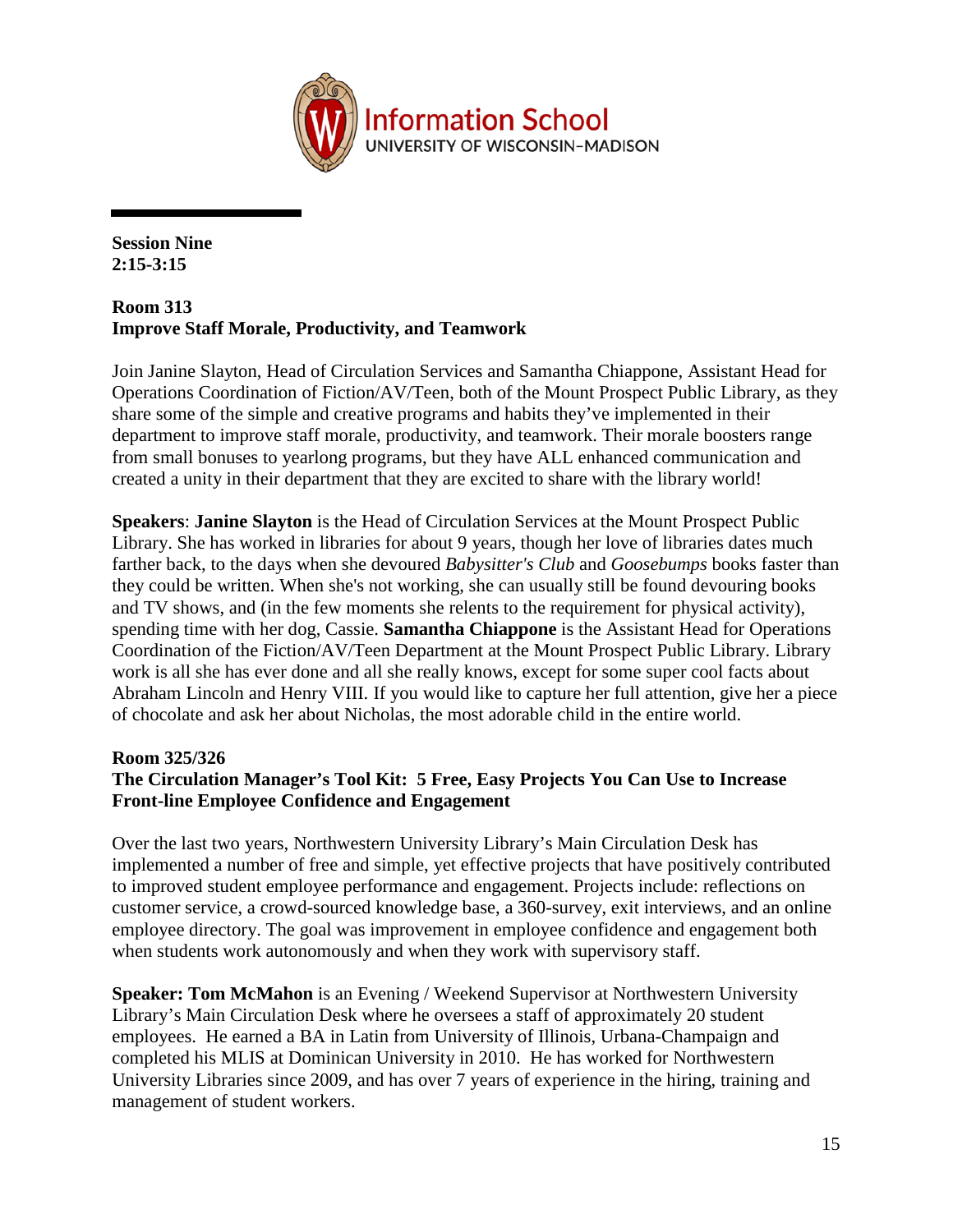

**Session Ten 3:30-4:30**

# **Room 313 Recruiting the Best Candidate for the Job**

Getting the right candidate for the job is crucial for success in the workplace. The right fit helps training go more smoothly, unites your team, provides excellent internal and external customer service, and reduces time spent on disciplinary issues in the future. This session will help you think through your job openings from posting to offer letter. Using techniques from *Hiring for Attitude* by Mark Murphy and experience with 9 hiring processes in the last 18 months due to retirements and turnover, the speaker will share guiding principles that have helped shape Ames (IA) Public Library's hiring process and led to clearer and more targeted hiring for the best fit. You will come away with specific ideas on how to maximize your hiring process to get the best candidate in the right job.

**Speaker: Tracy Briseño** is the Customer Account Services Manager at the Ames Public Library in Ames, Iowa. Tracy has worked in libraries for 20 years and has a passion for customer centered service.

### **Room 325/326 Change is Constant, but Chaos Doesn't Have to Be**

We know: change is the new normal. Still, there's change, and then there's *change*. In my branch library (staff of 8 plus students), between 2013 and 2016:

- We reduced our print collection by nearly 70%.
- We moved the entire collection twice and some sections as many as five times.
- One staff member left to enjoy full-time motherhood, creating a lengthy vacancy.
- One staff member retired, creating another.
- Construction occurred for nearly two years while we remained open.
- We built a suite of new services with our new spaces (videoconferencing, a visualization lab, a makerspace)
- We changed ILSs in the middle of the drawdown project and move.
- The Dean of Libraries retired and a new Dean came on board, with all the concomitant changes to priorities that administrative change can bring.

How did we stay whole? How did we keep our users happy (okay, not angry) on the days there was jackhammering? How did we make choices to keep everything on schedule and as we promised? We decided who we wanted to be – flexible, curious, positive, welcoming, innovative